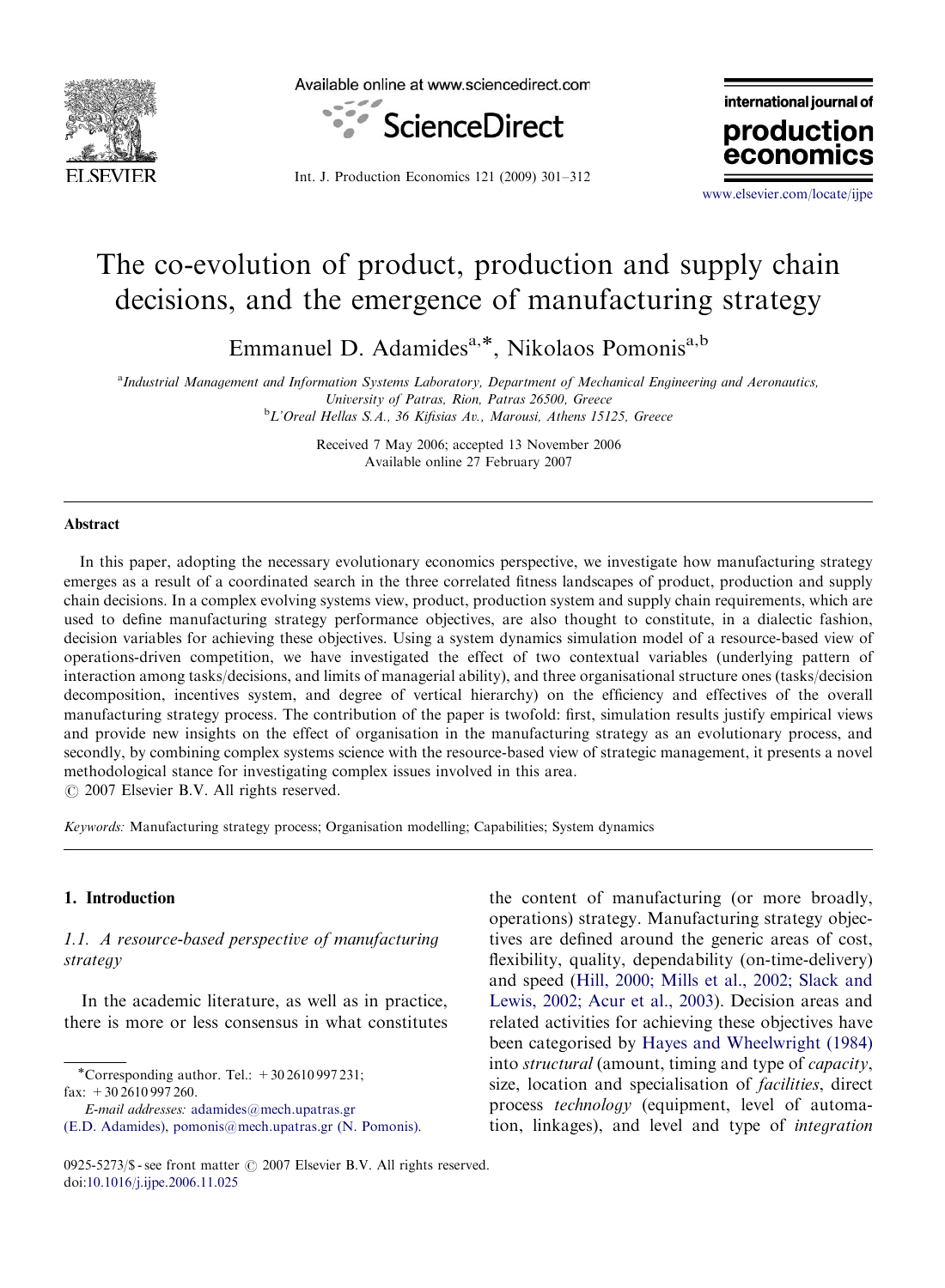(vertical–horizontal, forward–backward, extent, balance)) and infrastructural, i.e. human resources (skills, wages policies, social environment), quality practices (systems and control), production planning and control procedures (decision rules, indirect process technologies, centralisation), as well as general organisational attributes (structures, roles, interfaces and interconnections). The majority of manufacturing strategy scholars adheres to this list, sometimes with some additions and modifications, in proposing/prescribing (their own) manufacturing strategy formulation processes, or in describing processes identified by empirical research ([Joseph,](#page--1-0) [1999; Quezada et al., 1999; Hill, 2000; Avella et al.,](#page--1-0) [2001; Mills et al., 2002; Demeter, 2003](#page--1-0)).

The basic structure of the content of manufacturing strategy has survived the paradigm shift that occurred over the last years in the field of strategic management. In the move from ''market-based'' to ''resource-based'' competition, the role of manufacturing/operations as the basis of competitive advantage has been augmented since the development and leverage of resources depend on operational capabilities deeply anchored within business processes and organisational routines ([Gagnon,](#page--1-0) [1999](#page--1-0)). Resources, capabilities and core competences are now, directly or indirectly, associated with the traditional operational objectives and linked to the above decision areas which were originally connected with the market perspective. Nevertheless, the association of the resource-based view (RBV) to organisational knowledge assets and processes implies a different, more important role, for the organisational attributes of the manufacturing function and its periphery.

In the resource-based view, organisational attributes are not only the outcome of manufacturing strategy. They are also the link that connects the content to formulation processes. As [Slack and](#page--1-0) [Lewis \(2002\)](#page--1-0) point out, organisational design is both output and input of the strategy process. The outcome of the process determines the internal organisation of resources, whereas, at the same time, the organisation's structure provides the mechanics by which strategy is formed. In other words, the organisational design provides the context in which manufacturing and operations strategy is formulated. Organisations, including manufacturing functions, are complex entities composed of tightly interdependent and mutually supportive and/or conflicting elements ([Miller and](#page--1-0) [Friesen, 1984](#page--1-0)) exhibiting systemic properties. As a

result, the effectiveness and the efficiency of managerial processes rely heavily on the degree of understanding of the systemic nature of organisational design [\(Rivkin and Siggelkow, 2003;](#page--1-0) [Siggelkow, 2003\)](#page--1-0).

### 1.2. The organisational attribute of manufacturing strategy

So far, the role of organisation in manufacturing strategy has been undermined and such issues have been considered only as secondary ''organisational infrastructure'' decisions ([Gagnon, 1999\)](#page--1-0), usually treated at the operational level, i.e. only as outcomes of decision process (e.g. [Mertins and Jochem,](#page--1-0) [2005](#page--1-0)). As far as the strategy process is concerned, a limited number of research efforts have concentrated on micro-level analyses of ''rational''/analytic processes and their organisational attributes, where project management and collaboration issues prevail ([Joseph, 1999; Platts et al., 1996, 1998; Hill,](#page--1-0) [2000](#page--1-0); [Mills et al., 2002; Tan and Platts, 2004;](#page--1-0) [Karacapilidis et al., 2006\)](#page--1-0). The lack of research on macro-level considerations, in both time and scope, may be attributed to historical reasons, since in the past organisations were simpler and manufacturing strategy was mostly dominated by the ''pure'' production function's requirements. However, the shift of interest in competition and economic growth from prices to product innovation, on the one hand, and the globalisation of sourcing and supply on the other, have increased the importance of the innovation/new product development (NPD) and the supply chain management functions, respectively, to the same level with production. Although all three functions could be put under the same umbrella of operations, structurally they constitute autonomous organisational entities and their strategic management, in the framework of resource-based competition, implies the development and leverage of distinct resources and capabilities, frequently by executing restricting and/or conflicting organisational processes. As a result, the overall manufacturing strategy process becomes a much more complex coordinated process.

The complexity of strategic processes in the new forms of organisation has been recognised in the domain of strategic management and new more dynamic and eclectic (evolutionary and organic) approaches that divert from rational unitary actor models have been introduced ([Nelson and](#page--1-0) [Winter, 1982; Beinhocker, 1999; Farjoun, 2002](#page--1-0)).